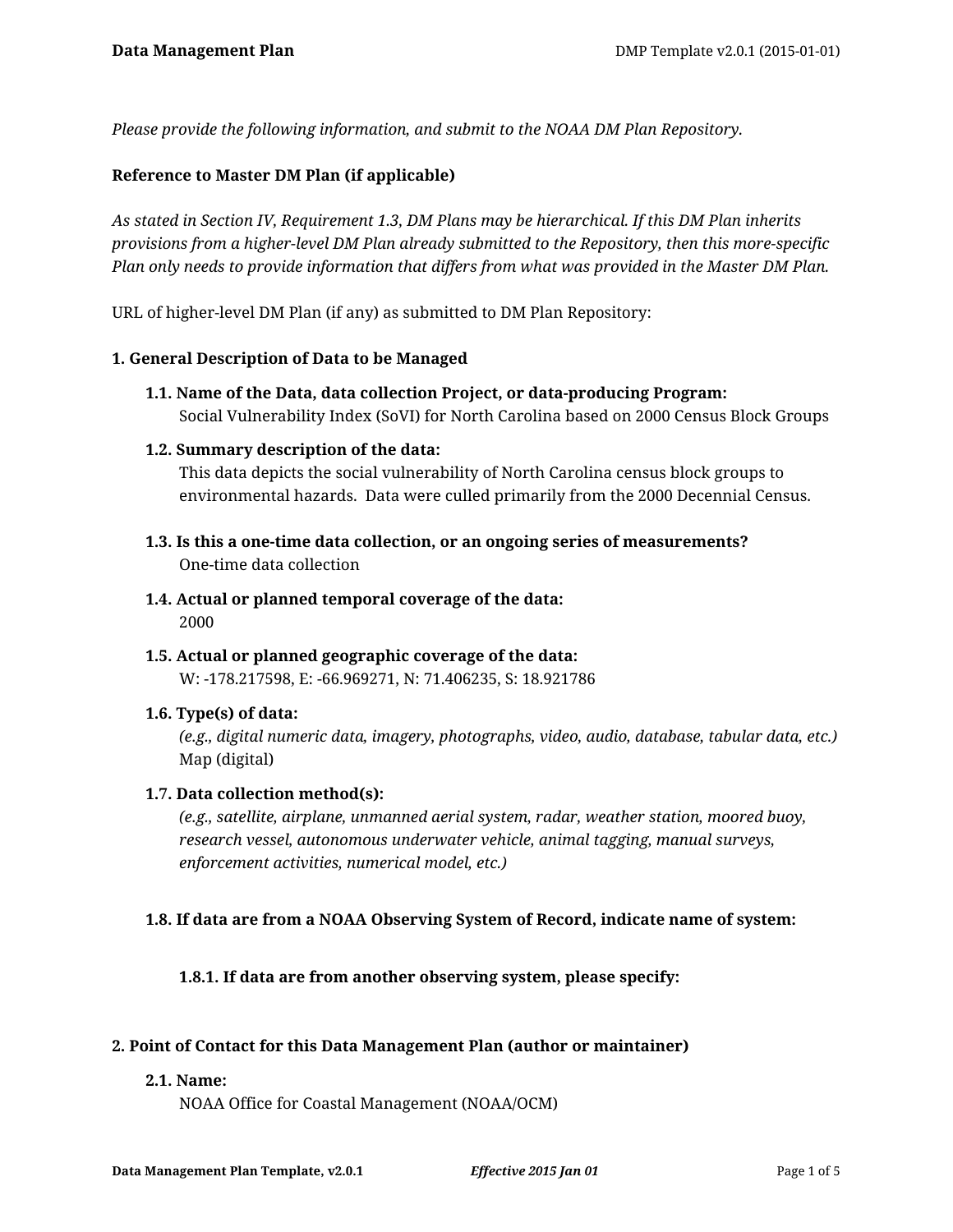# **2.2. Title:**

Metadata Contact

**2.3. Affiliation or facility:** NOAA Office for Coastal Management (NOAA/OCM)

- **2.4. E-mail address:** coastal.info@noaa.gov
- **2.5. Phone number:** (843) 740-1202

# **3. Responsible Party for Data Management**

*Program Managers, or their designee, shall be responsible for assuring the proper management of the data produced by their Program. Please indicate the responsible party below.*

**3.1. Name:**

**3.2. Title:**

Data Steward

# **4. Resources**

*Programs must identify resources within their own budget for managing the data they produce.*

# **4.1. Have resources for management of these data been identified?**

# **4.2. Approximate percentage of the budget for these data devoted to data management ( specify percentage or "unknown"):**

# **5. Data Lineage and Quality**

*NOAA has issued Information Quality Guidelines for ensuring and maximizing the quality, objectivity, utility, and integrity of information which it disseminates.*

# **5.1. Processing workflow of the data from collection or acquisition to making it publicly accessible**

*(describe or provide URL of description):*

Process Steps:

- 2000-01-01 00:00:00 - Created comparative index of social vulnerability to environmental hazards for census block groups based on socioeconomic and demographic data from the US Census Bureau. (Citation: The Social Vulnerability Index (SoVI))

# **5.1.1. If data at different stages of the workflow, or products derived from these data, are subject to a separate data management plan, provide reference to other**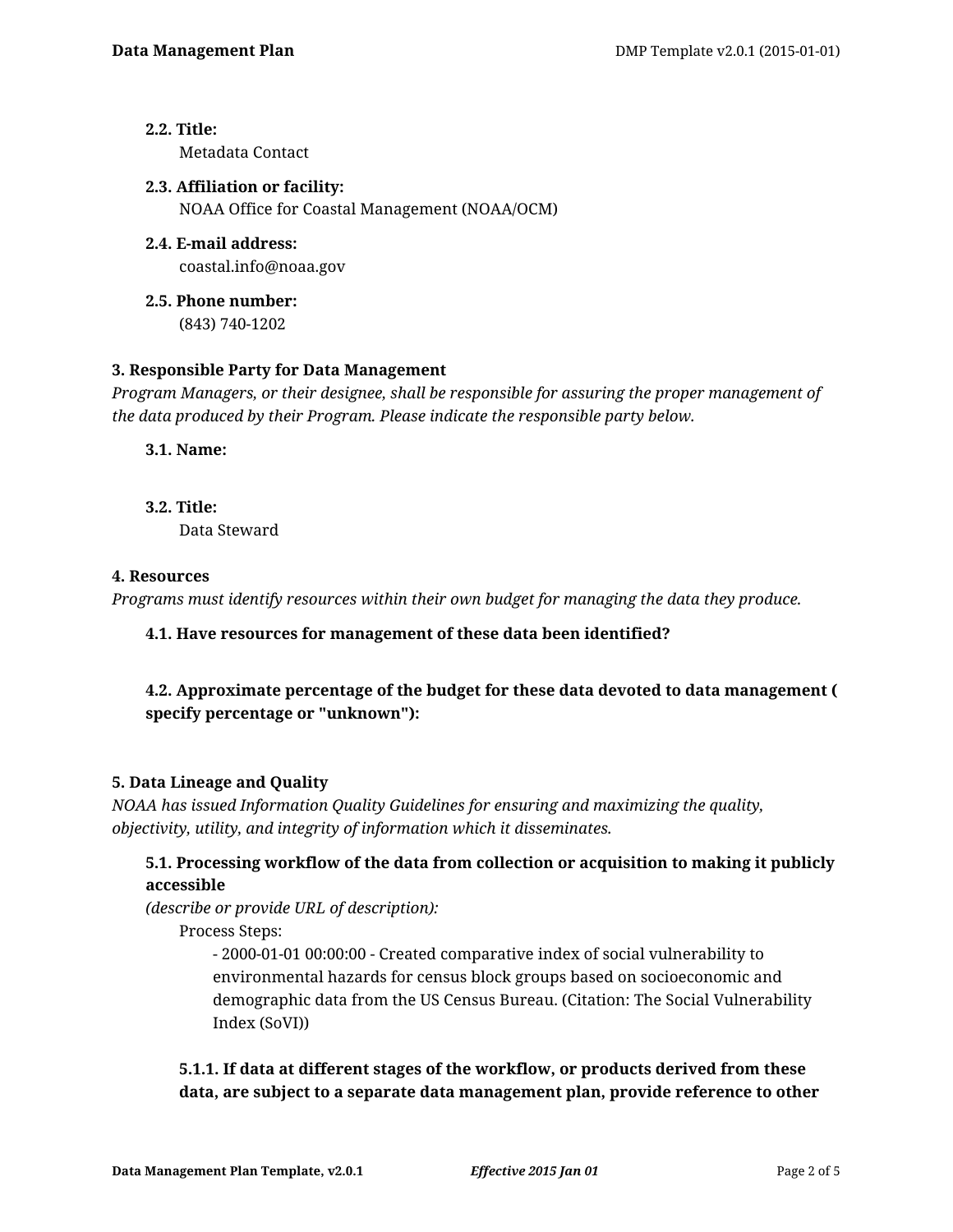**plan:**

# **5.2. Quality control procedures employed (describe or provide URL of description):**

## **6. Data Documentation**

*The EDMC Data Documentation Procedural Directive requires that NOAA data be well documented, specifies the use of ISO 19115 and related standards for documentation of new data, and provides links to resources and tools for metadata creation and validation.*

## **6.1. Does metadata comply with EDMC Data Documentation directive?**

No

## **6.1.1. If metadata are non-existent or non-compliant, please explain:** Missing/invalid information:

- 1.7. Data collection method(s)

- 3.1. Responsible Party for Data Management

- 4.1. Have resources for management of these data been identified?

- 4.2. Approximate percentage of the budget for these data devoted to data management

- 5.2. Quality control procedures employed
- 7.1. Do these data comply with the Data Access directive?
- 7.1.1. If data are not available or has limitations, has a Waiver been filed?
- 7.1.2. If there are limitations to data access, describe how data are protected

- 7.3. Data access methods or services offered

- 7.4. Approximate delay between data collection and dissemination
- 8.1. Actual or planned long-term data archive location

- 8.3. Approximate delay between data collection and submission to an archive facility

- 8.4. How will the data be protected from accidental or malicious modification or deletion prior to receipt by the archive?

# **6.2. Name of organization or facility providing metadata hosting:**

NMFS Office of Science and Technology

#### **6.2.1. If service is needed for metadata hosting, please indicate:**

#### **6.3. URL of metadata folder or data catalog, if known:**

https://www.fisheries.noaa.gov/inport/item/48018

# **6.4. Process for producing and maintaining metadata**

*(describe or provide URL of description):*

Metadata produced and maintained in accordance with the NOAA Data Documentation Procedural Directive: https://nosc.noaa.gov/EDMC/DAARWG/docs/EDMC\_PD-Data Documentation v1.pdf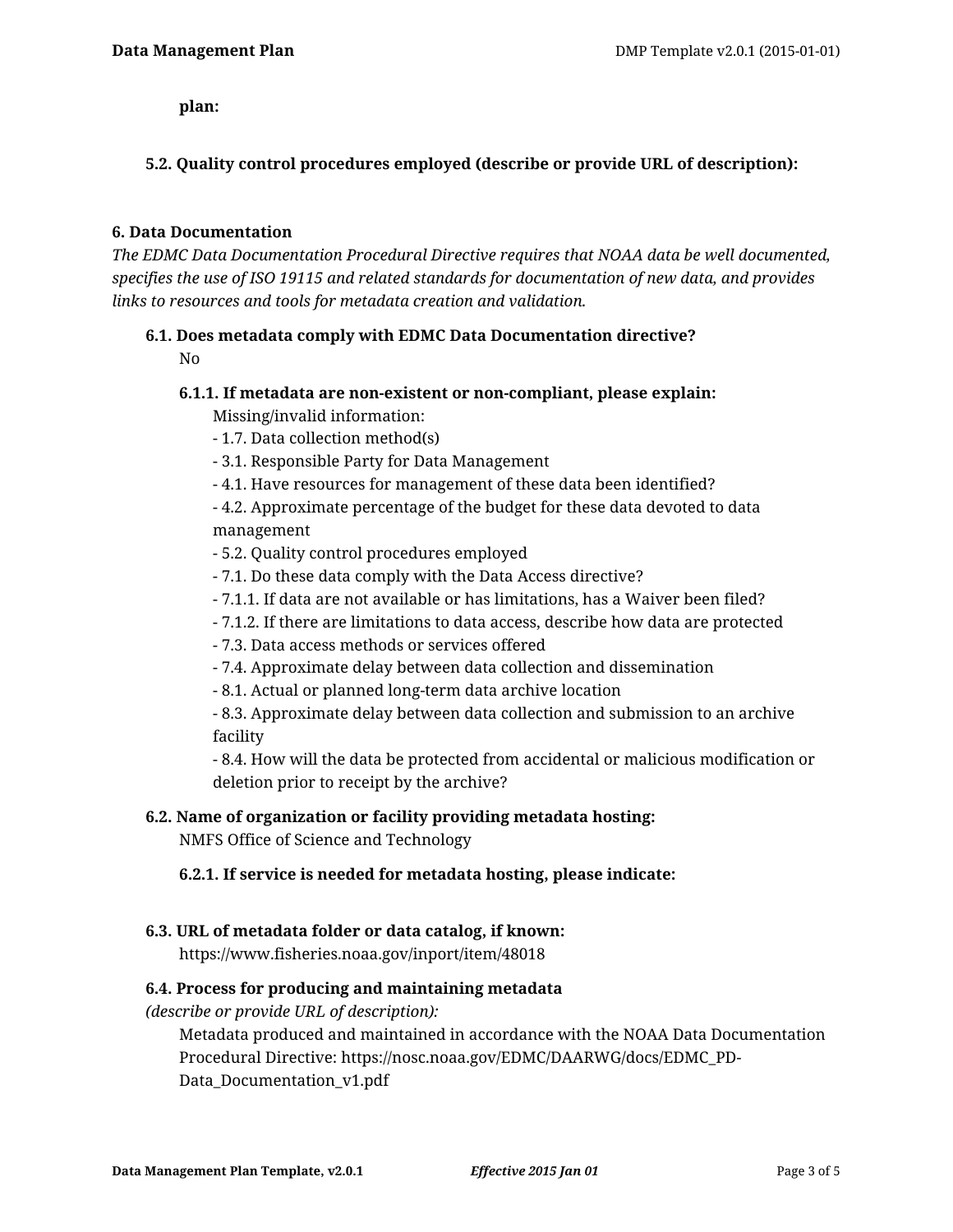# **7. Data Access**

*NAO 212-15 states that access to environmental data may only be restricted when distribution is explicitly limited by law, regulation, policy (such as those applicable to personally identifiable information or protected critical infrastructure information or proprietary trade information) or by security requirements. The EDMC Data Access Procedural Directive contains specific guidance, recommends the use of open-standard, interoperable, non-proprietary web services, provides information about resources and tools to enable data access, and includes a Waiver to be submitted to justify any approach other than full, unrestricted public access.*

# **7.1. Do these data comply with the Data Access directive?**

**7.1.1. If the data are not to be made available to the public at all, or with limitations, has a Waiver (Appendix A of Data Access directive) been filed?**

**7.1.2. If there are limitations to public data access, describe how data are protected from unauthorized access or disclosure:**

**7.2. Name of organization of facility providing data access:** NOAA Office for Coastal Management (NOAA/OCM)

## **7.2.1. If data hosting service is needed, please indicate:**

- **7.2.2. URL of data access service, if known:**
- **7.3. Data access methods or services offered:**
- **7.4. Approximate delay between data collection and dissemination:**

# **7.4.1. If delay is longer than latency of automated processing, indicate under what authority data access is delayed:**

#### **8. Data Preservation and Protection**

*The NOAA Procedure for Scientific Records Appraisal and Archive Approval describes how to identify, appraise and decide what scientific records are to be preserved in a NOAA archive.*

#### **8.1. Actual or planned long-term data archive location:**

*(Specify NCEI-MD, NCEI-CO, NCEI-NC, NCEI-MS, World Data Center (WDC) facility, Other, To Be Determined, Unable to Archive, or No Archiving Intended)*

#### **8.1.1. If World Data Center or Other, specify:**